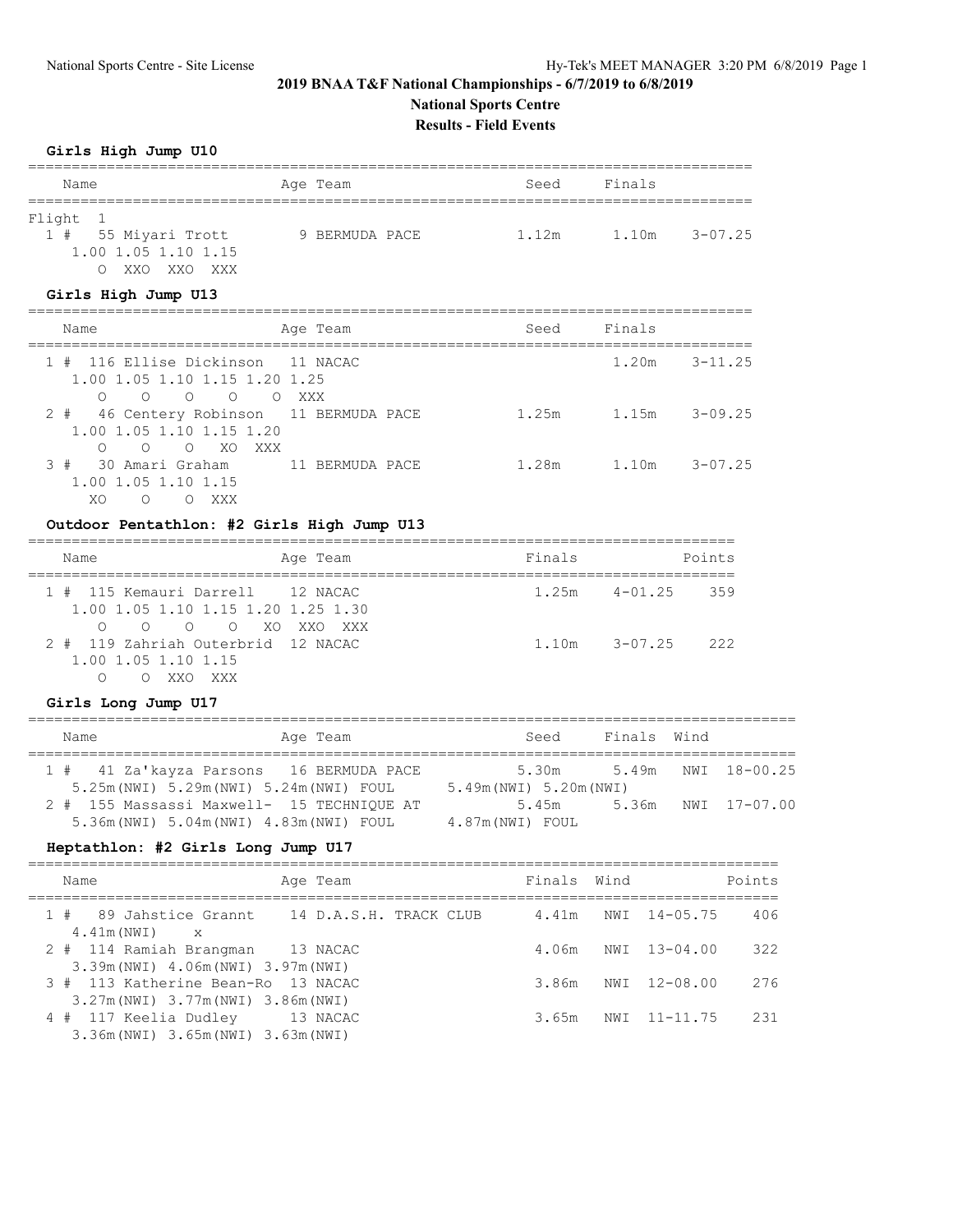## **2019 BNAA T&F National Championships - 6/7/2019 to 6/8/2019 National Sports Centre**

**Results - Field Events**

#### **Girls Long Jump U20**

|                                       |  | BNAA JR: J 6.39m 7/14/2005 Arantxa King                          |                         |      |                          |                    |
|---------------------------------------|--|------------------------------------------------------------------|-------------------------|------|--------------------------|--------------------|
| Name                                  |  | Age Team                                                         |                         | Seed | Finals Wind              |                    |
| 1 # 185 Jazae Smith 18 UNATTACHED     |  |                                                                  |                         |      |                          | 4.77m NWI 15-07.75 |
|                                       |  | 4.41m (NWI) 4.29m (NWI) 4.77m (NWI) FOUL                         | 4.60m (NWI) 4.40m (NWI) |      |                          |                    |
| 2 # 56 Makayla Tucker 17 BERMUDA PACE |  |                                                                  |                         |      | 5.23m 4.75m NWI 15-07.00 |                    |
| FOUL                                  |  | $4.61m(NWI)$ $4.69m(NWI)$ $4.75m(NWI)$ $4.58m(NWI)$ $4.71m(NWI)$ |                         |      |                          |                    |

#### **Outdoor Pentathlon: #2 Boys High Jump U13**

| Name                                                                                                | Age Team                                                                            | Finals                 | Points |
|-----------------------------------------------------------------------------------------------------|-------------------------------------------------------------------------------------|------------------------|--------|
| 1 # 125 Nayan Grant 12 NACAC<br>$\circ$<br>O XO<br>$\overline{O}$                                   | 1,00 1,05 1,10 1,15 1,20 1,25 1,30 1,35 1,40 1,45<br>$\circ$ 0<br>XXO<br>XXX<br>XO. | 1.40m<br>4-07.00       | 317    |
| 2 # 123 Dejon Bean 12 NACAC<br>1,00 1,05 1,10 1,15 1,20 1,25 1,30<br>$\bigcirc$<br>$\circ$<br>O XXO | XXO XXX                                                                             | 1.25m<br>$4 - 01$ , 25 | 218    |
| 2 # 131 Rahkeem Wilson<br>1,00 1,05 1,10 1,15 1,20 1,25 1,30<br>XO<br>$\left( \right)$              | 12 NACAC<br>XO<br>XXX                                                               | 1.25m<br>$4 - 01$ , 25 | 218    |

#### **Boys Long Jump U17**

| Name                                | Age Team        | Seed  | Finals Wind |                    |
|-------------------------------------|-----------------|-------|-------------|--------------------|
| 1 # 70 Jaelyn Grant 13 BERMUDA PACE |                 | 4.75m |             | 4.60m NWI 15-01.25 |
| 4.60m (NWI) 4.10m (NWI) 3.18m (NWI) |                 |       |             |                    |
| $2 * 62$ Saj Carey                  | 14 BERMUDA PACE | 4.65m |             | 4.52m NWI 14-10.00 |
| 4.48m (NWI) 4.38m (NWI) 4.52m (NWI) |                 |       |             |                    |

#### **Heptathlon: #2 Boys Long Jump U17**

| Name                                                                  |          | Age Team      | Finals Wind |              | Points |
|-----------------------------------------------------------------------|----------|---------------|-------------|--------------|--------|
| 1 # 124 Chance Eve<br>5.03m (NWI) 5.60m (NWI)                         |          | 13 NACAC      | 5.60m       | NWI 18-04.50 | 502    |
| 2 # 130 Denver Tucker                                                 |          | 13 NACAC      | 5.03m       | NWI 16-06.00 | 388    |
| 4.72m (NWI) 5.03m (NWI) 4.64m (NWI)<br>3 # 128 J'Auza James           |          | 14 NACAC      | 4.88m       | NWI 16-00.25 | 360    |
| $4.88m(NWI)$ $\times$<br>4 # 175 Jannis Roberts                       |          | 13 UNATTACHED | 4.75m       | NWI 15-07.00 | 335    |
| 4.75m(NWI) 4.49m(NWI)<br>FOUL                                         |          |               |             |              |        |
| 5 # 127 Malachi Henry<br>$4.66$ m (NWI) $4.71$ m (NWI) $4.54$ m (NWI) | 13 NACAC |               | 4.71m       | NWI 15-05.50 | 328    |

#### **Boys Long Jump U20**

| BNAA JR: J 7.68m 4/3/1975 Micheal Sharpe Lovintz Tota |                 |       |             |                    |
|-------------------------------------------------------|-----------------|-------|-------------|--------------------|
| Name                                                  | Age Team        | Seed  | Finals Wind |                    |
| 1 # 151 Zee-K Richards                                | 19 TEAM AAU     | 5.00m |             | 4.66m NWI 15-03.50 |
| 4.66m(NWI) FOUL                                       | 4.44m(NWI) FOUL | FOUL  | 4.49m(NWI)  |                    |